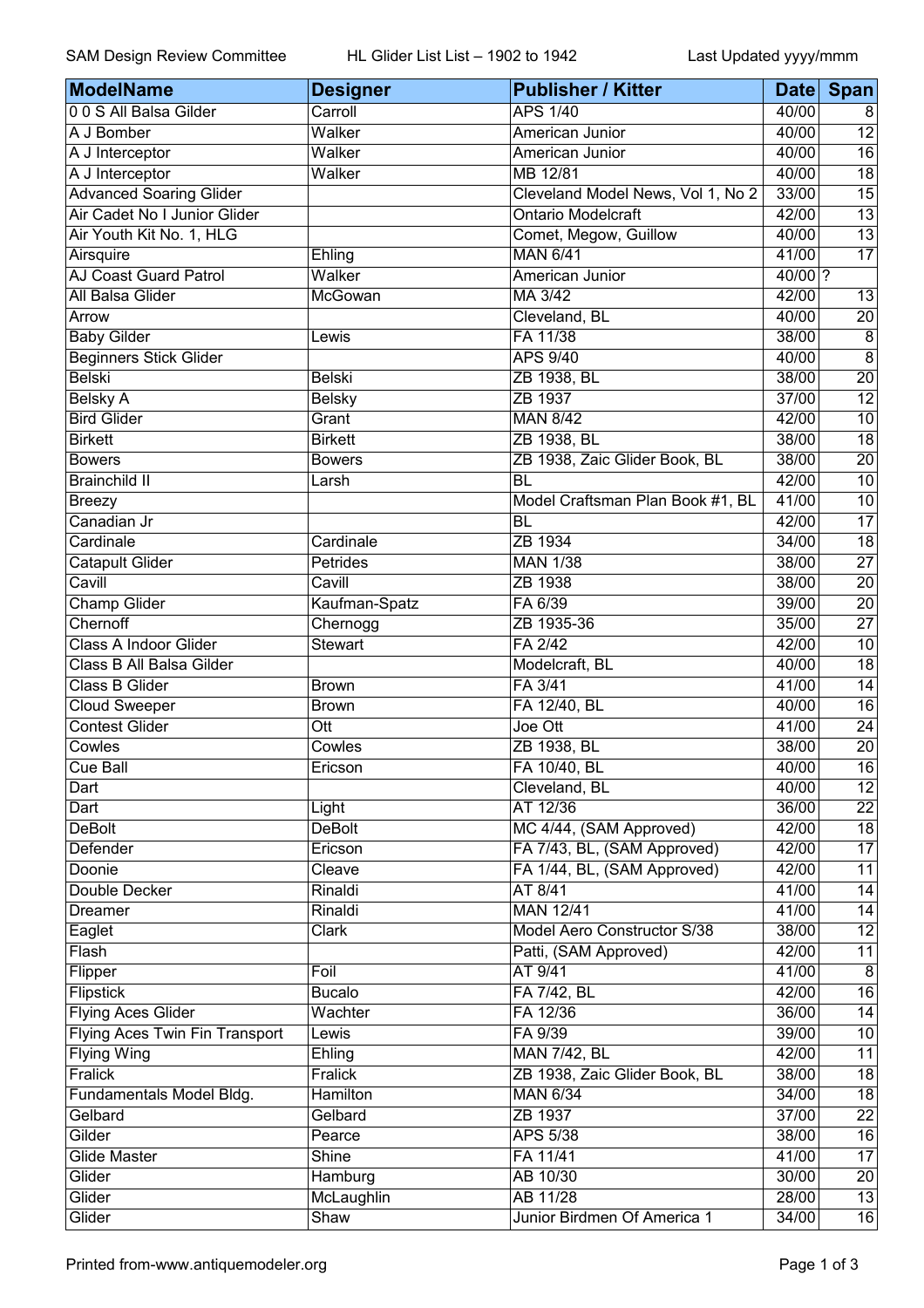| Glider                            |                    | Scientific                         | 39/00 | 20              |
|-----------------------------------|--------------------|------------------------------------|-------|-----------------|
| Gremlin                           |                    | Modelcraft                         | 40/00 | 15              |
| <b>Hand Launch Glider</b>         | Weither            | <b>MAN 8/35</b>                    | 35/00 | $\overline{17}$ |
| <b>Hand Launch Glider</b>         |                    | Megow                              | 40/00 | $\overline{20}$ |
| Hand Launch Glider, AYA 1         |                    | Megow                              | 41/00 | $\overline{12}$ |
| <b>Hand Launched Glider</b>       | Rinaldi            | AT 11/41                           | 41/00 | $\overline{12}$ |
| Hawklet                           | Schlosser          | <b>Best By Test</b>                | 41/00 | 16              |
| Heave-Ho                          | <b>Bowers</b>      | AT 8/43, BL, (SAM Approved)        | 42/00 | 14              |
| <b>Hecht A</b>                    | Hecht              | ZB 1935-36                         | 35/00 | $\overline{15}$ |
| Hervat, 1936                      | Hervat             | FA 4/36, ZB 1937                   | 36/00 | 20              |
| Hervat, 1938                      | Hervat             | ZB 1934, ZB 1938, BL, Campbell Kit | 37/00 | $\overline{21}$ |
| High Time Outdoor HL              | Kahn               | FA 12/42                           | 42/00 | 20              |
| <b>Huguelet A</b>                 | Huguelet           | ZB 1937                            | 37/00 | $\overline{14}$ |
| Huguelet B indoor                 | Huguelet           | ZB 1938, Zaic Glider Book, BL      | 38/00 | $\overline{18}$ |
| I Strutter                        | Garami             | FA 11/37                           | 37/00 | $\overline{16}$ |
| Improve HL Glider                 | Weitner            | <b>MAN 8/38</b>                    | 38/00 | $\overline{17}$ |
| <b>Indoor Glider</b>              | Young              | MAN 2/35, ZB 1934                  | 34/00 | $\overline{19}$ |
| <b>Indoor Glider Class B</b>      | Rickard            | <b>MAN 4/37</b>                    | 37/00 | $\overline{18}$ |
| Indoor Glider Class B             | <b>Belsky</b>      | <b>MAN 4/40</b>                    | 36/00 | $\overline{20}$ |
| Jackie II                         | <b>Barrack</b>     | MAN 11/35                          | 35/00 | $\overline{18}$ |
| Javelin                           | Joe Elgin          | Cleveland, BL                      | 40/00 | $\overline{20}$ |
| Jiffy-Built                       | Hill               | FA 5/43, BL, (SAM Approved)        | 42/00 | 20              |
| Johnson                           | <b>Johnson</b>     | ZB 1938                            | 38/00 | $\overline{14}$ |
| Johnson                           | Johnson            | ZB 1938, MAN 8/43                  | 38/00 | $\overline{14}$ |
| Junior                            |                    | MC 12/44, (SAM Approved)           | 42/00 | $\overline{25}$ |
| Junior Glider                     |                    | Canadian Modelcraft, BL            | 42/00 | $\overline{17}$ |
| Lilly                             | <b>Tekel</b>       | FA 11/42                           | 42/00 | $\overline{17}$ |
| Lilly                             | Kahn               | FA 12/42                           | 42/00 | $\overline{20}$ |
| Logan, Canard                     | Logan              | Zaic Glider Book, (SAM Approved)   | 42/00 | $\overline{15}$ |
| <b>Low Ceiling Glider</b>         | Cain               | ZB 1938, Zaic Glider Book          | 42/00 | $\overline{17}$ |
| <b>Low Ceiling Winner</b>         | <b>Tyler</b>       | <b>MAN 7/38</b>                    | 38/00 | $\overline{14}$ |
| Low Ceiling Winner                | <b>Tyler</b>       | <b>MAN 7/38</b>                    | 38/00 | 16              |
| Maxwell                           | Maxwell            | 1944 Rushbrook M'd'l'g B'k, (SAM A | 42/00 | $\overline{22}$ |
| Mayn                              | Mayn               | ZB 1938                            | 38/00 | $\overline{20}$ |
| Microfilm Glider                  | <b>Brown</b>       | <b>MAN 3/41</b>                    | 41/00 | $\overline{9}$  |
| Miss Jones                        | Purdy              | FA 2/43, BL, SAM Approved)         | 42/00 | $\overline{12}$ |
| Modelcraft B                      |                    | Modelcraft, BL                     | 40/00 | $\overline{18}$ |
| Nekimken A                        | Nekimken           | ZB 1937                            | 37/00 | 14              |
| Obarski                           | Obarski            | ZB 1937, BL, Campbell Kit          | 37/00 | $\overline{19}$ |
| <b>Orthof A</b>                   | Orthof             | MBH 1939, BL                       | 39/00 | $\overline{12}$ |
| Orthof B                          | Orthof             | <b>MBH 1939, BL</b>                | 39/00 | 18              |
| <b>Outdoor Glider</b>             | Hervat             | FA 4/36                            | 36/00 | $\overline{21}$ |
| <b>Outdoor Glider Class B</b>     | <b>Brown</b>       | <b>MAN 5/39</b>                    | 39/00 | $\overline{18}$ |
| <b>Outdoor Hand Launch Glider</b> | Shaw               | FA 10/42                           | 42/00 | $\overline{17}$ |
| <b>Outdoor Pusher Glider</b>      | Shane              | FA 6/41                            | 41/00 | 15              |
| Powell                            | Powell             | Zaic Glider Book, (SAM Approved)   | 42/00 | 15              |
| <b>Primary Glider</b>             | Richard Campi 1938 | <b>AMA</b>                         | 38/00 | 18              |
| <b>Pusher Glider Canard</b>       | <b>Struhl</b>      | <b>MAN 2/41</b>                    | 41/00 | 15              |
| Record Breaker, Polyhedral        | Cole               | SAM Library, BL                    | 39/00 | $\overline{24}$ |
| Record Breaker, V Dihedral        | Cole               | Bill Winter Plan Book, BL          | 39/00 | $\overline{24}$ |
| <b>Record Glider</b>              | Berger             | FA 1/41, BL                        | 41/00 | $\overline{18}$ |
| <b>Record Tailless</b>            | Ehling             | <b>MAN 7/42</b>                    | 42/00 | 10              |
| <b>Red Flash</b>                  | Gardner            | AB 12/31                           | 13/00 | 36              |
| Rookie                            | Simmers            | AT 2/42                            | 42/00 | 10              |
| Sail Plane                        |                    | Comet                              | 31/00 | 28              |
| Sailor                            |                    | Peerless                           | 40/00 | $\overline{20}$ |
|                                   |                    |                                    |       |                 |